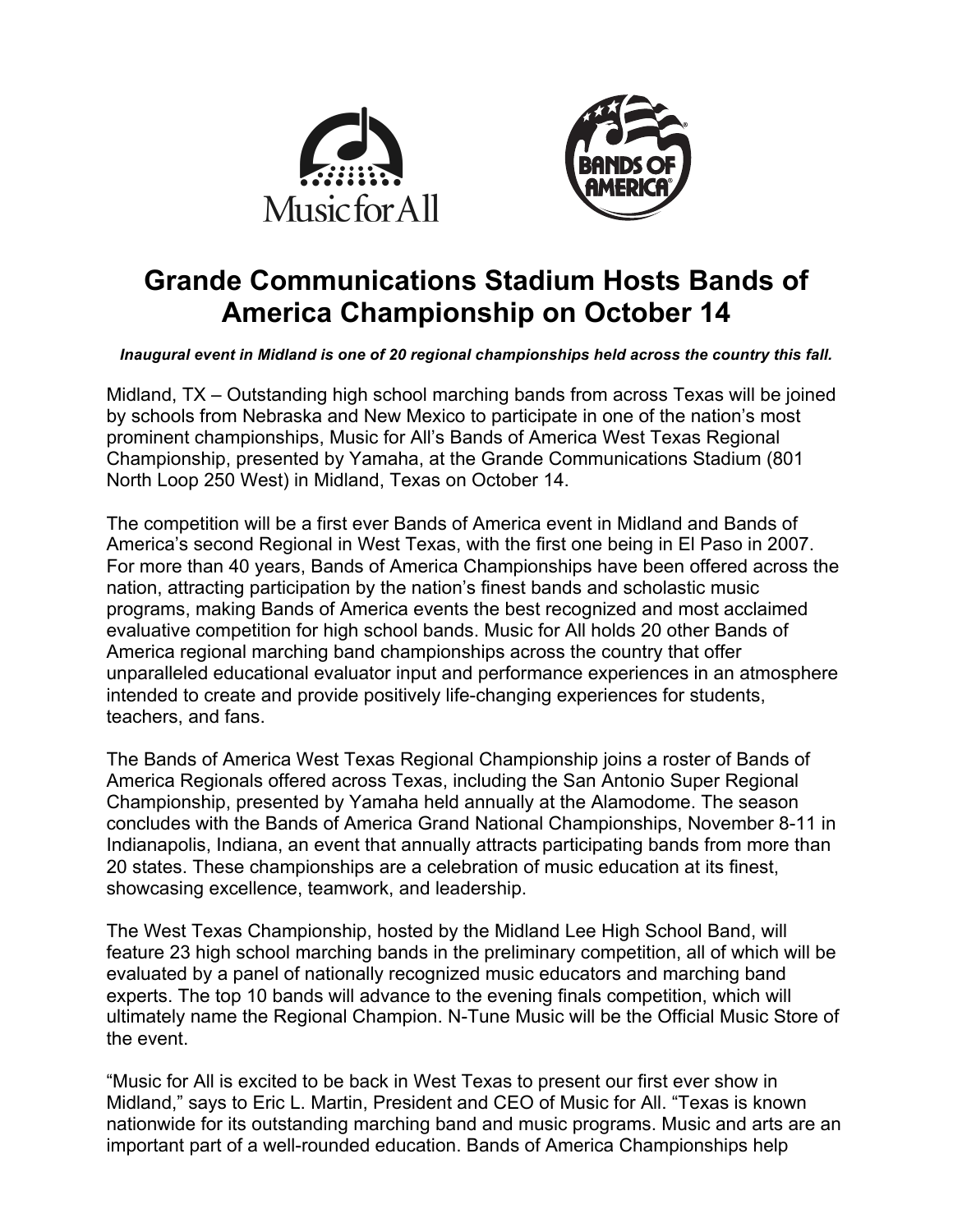provide celebratory performance experiences for students, educational opportunities for their teachers, and a showcase for dedication and teamwork come-to-life. Grande Communications Stadium is an incredible venue for marching band performance and we are excited to be in Midland and looking forward to building community and regional relationships that will provide a solid foundation for making the West Texas Regional in Midland an annual event."

### **Schedule**

Gates open for the preliminary competition at 8:45, with the competition beginning at 9:15 a.m. and concluding at approximately 4:15 p.m. Gates will open for the finals at 6:45 p.m. with performances beginning at 7:45 p.m. All times are tentative pending the final schedule of performing bands. Current times will be listed at musicforall.org.

### **Ticket Information**

Ticketing and schedule information is available online at musicforall.org or by calling 800.848.2263. Tickets will also be available at the gate. Standard general admission is \$18 for Preliminaries or Finals, or \$27 for a Day Pass to both. Children ages 10 and under are free for general admission seats. A \$5 off any general admission ticket (individual preliminaries, finals or full day passes) discount will be available at the gate for college students with an ID, spectators 11-18 years of age, military members and spouses (military ID required), and spectators age 62 and over.

### **Bands of America Championships**

In addition to this event, five additional Bands of America Championships will be held in Texas this fall. The two-day Super Regional at in San Antonio will take place the Alamodome on November 3-4. Music for All's Bands of America Super Regional Championships attract bands from across the nation and make each venue a destination for these world-class high school band events. 68 bands will perform in a two-day preliminary competition in San Antonio with 14 bands advancing to finals. Four championships were previously held in Austin, Texas on September 23; Southlake, Texas on September 30; McAllen, Texas on September 30; and Conroe, Texas on October 7.

# **About Music for All**

Since 1975, Music for All, through its Music for All, Bands of America, Orchestra America, and choir programs, has been a destination and set the standard for scholastic music ensemble performance and music education advocacy. As a 501(c)(3) nonprofit educational organization, Music for All's mission is to create, provide, and expand positively life-changing experiences through music for all. Music for All's vision is to be a catalyst to ensure that every child in America has access and opportunity for active music making in his or her scholastic environment. Music for All's programs include 30+ annual events, including the Bands of America Grand National Championships and Regional Championships for marching bands, the Music for All Summer Symposium camp for students and teachers, the Music for All National Festival and Affiliate Regional Music Festivals for concert bands, orchestras, choirs, chamber ensembles, percussion ensembles, and the national honor concert band, jazz band, orchestra, and the Bands of America Honor Band that will march for the fifth time in the Rose Parade® in 2021.

# **Sponsor Information**